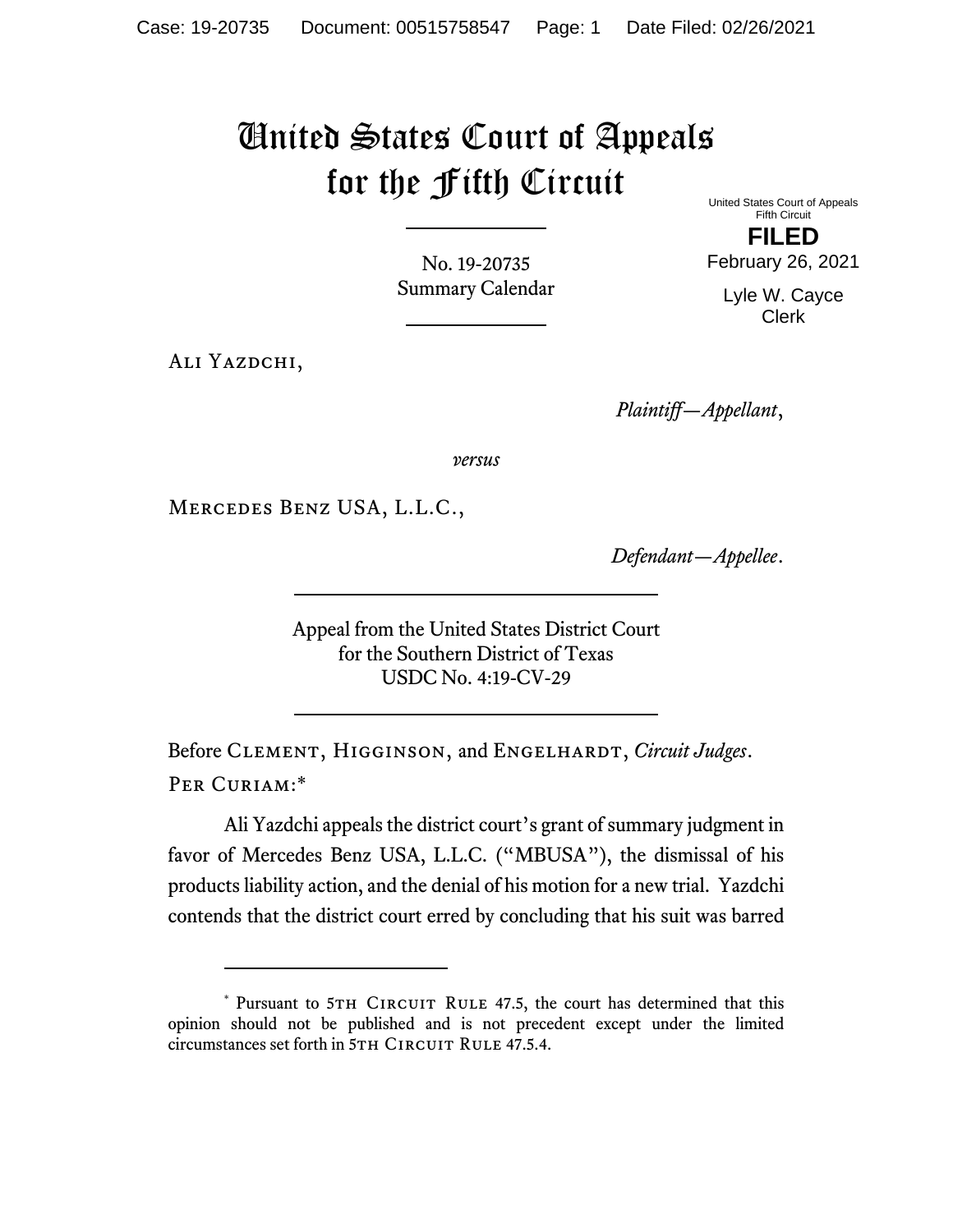## No. 19-20735

by the Texas statutes of repose and limitations, as the 15-year statute of repose is inapplicable where the vehicle was leased before he purchased it in 2009 and he filed suit within the two-year statute of limitations. Because there is no error in the district court's grant of summary judgment in favor of MBUSA or denial of the motion for a new trial based on the statute of repose, we do not reach the statute of limitations question.

We review the grant of a motion for summary judgment de novo. *See Xtreme Lashes, LLC v. Xtended Beauty, Inc.*, 576 F.3d 221, 226 (5th Cir. 2009). Summary judgment is appropriate if the record discloses "that there is no genuine dispute as to any material fact and the movant is entitled to judgment as a matter of law." FED. R. CIV. P. 56(a). We review the denial of a motion for a new trial under Federal Rule of Civil Procedure 59(e) for abuse of discretion. *Simon v. United States*, 891 F.2d 1154, 1159 (5th Cir. 1990).

With certain exceptions, "a claimant must commence a products liability action against a manufacturer or seller of a product before the end of 15 years after the date of the sale of the product by the defendant." Tex. CIV. PRAC. & REM. CODE  $\S$  16.012(b). The clock begins to run "when the product is first sold by the [defendant]." *Burdett v. Remington Arms Co., L.L.C.*, 854 F.3d 733, 735 (5th Cir. 2017).

The evidence in the record is that MBUSA first sold the vehicle prior to August 16, 1999. The 15-year statute of repose would therefore bar Yazdchi's suit, as it was filed, at the earliest, in December 2018. Yazdchi contends that he purchased the previously leased vehicle in 2009, but the only relevant date is when MBUSA sold the vehicle, not when Yazdchi acquired the vehicle. *See Burdett*, 854 F.3d at 735. While the statute of repose applies only to sold, not leased, products, *see* § 16.012(f), the evidence in the record shows that MBUSA sold the vehicle to a dealership in 1999. There is